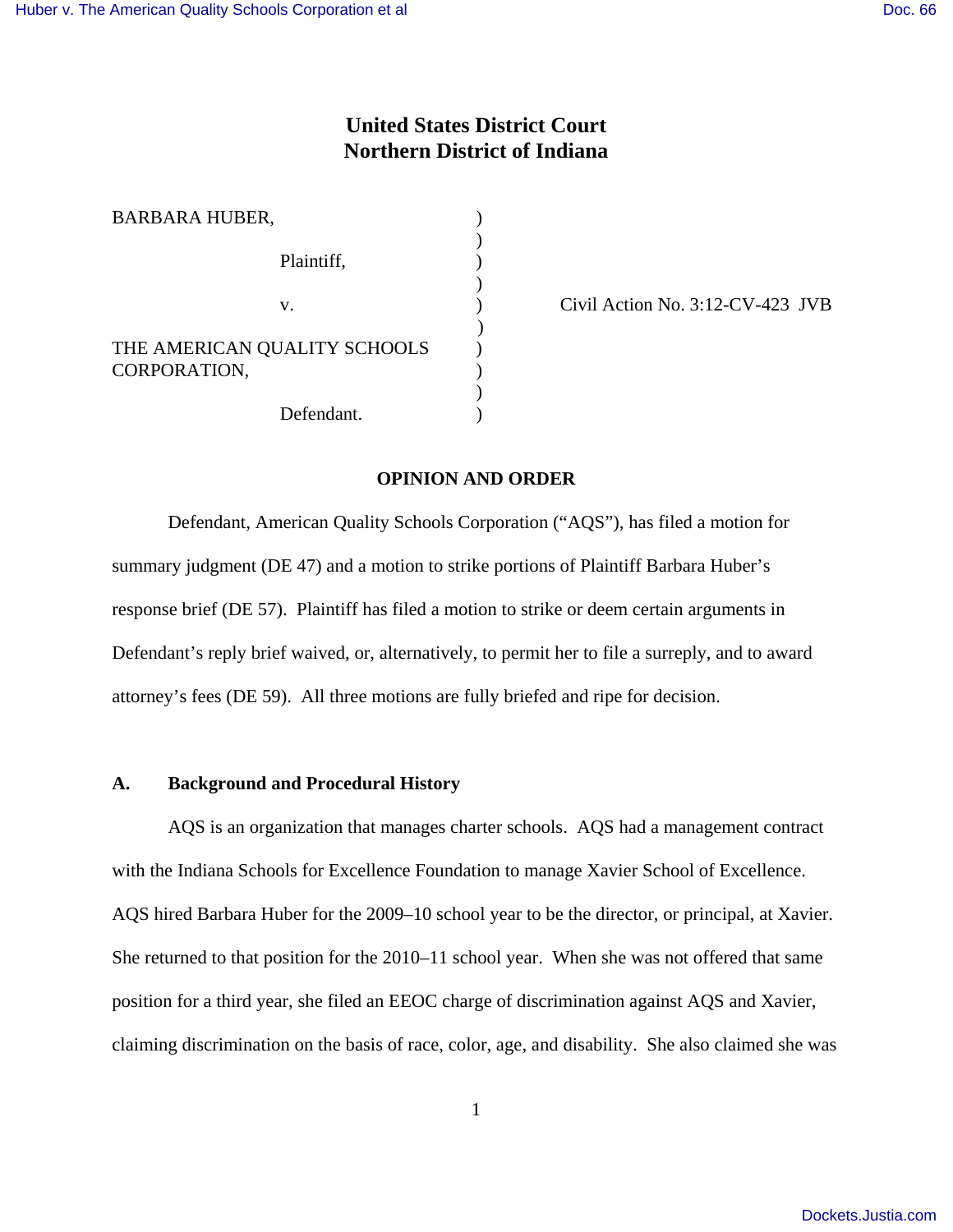retaliated against.

After Huber filed the EEOC charge, but before AQS received notice of it, AQS offered Huber the position of director of special education for all the schools it managed at a reduced salary. She held this position until sometime in the summer of 2012, when her employment with AQS ended. In July 2012, Huber filed another charge of discrimination, alleging only retaliation.

Huber received right to sue letters for both charges and filed this action. Her second amended complaint alleges claims against AQS, Xavier, and others for discrimination, harassment, hostile work environment and retaliation in violation of Title VII of the Civil Rights Act of 1964, as amended; discrimination and retaliation in violation of 42 U.S.C. § 1981, as amended; Family and Medical Leave Act of 1993 interference and retaliation; discrimination and retaliation in violation of the Americans with Disabilities Act, as amended; age discrimination in employment; and ERISA retaliation. By the stipulation of the parties, Huber dismissed all defendants except AQS and dismissed a number of claims, so that her only remaining claims were retaliation under Title VII, retaliation under § 1981, and discrimination and retaliation under the Americans with Disabilities Act. However, in her summary judgment response brief, Huber informs the Court that she had intended to dismiss her discrimination claim under the Americans with Disabilities Act by the stipulation. She represents that it was omitted from the claims to be dismissed because of a typographical error and that she is not pursuing the claim. Accordingly, only retaliation claims under Title VII, § 1981, and the Americans with Disabilities Act remain. $<sup>1</sup>$ </sup>

<sup>&</sup>lt;sup>1</sup>Because AQS presented no argument in its brief in support of summary judgment regarding retaliation under the Americans with Disabilities Act, the Court assumes it is not seeking summary judgment on that claim.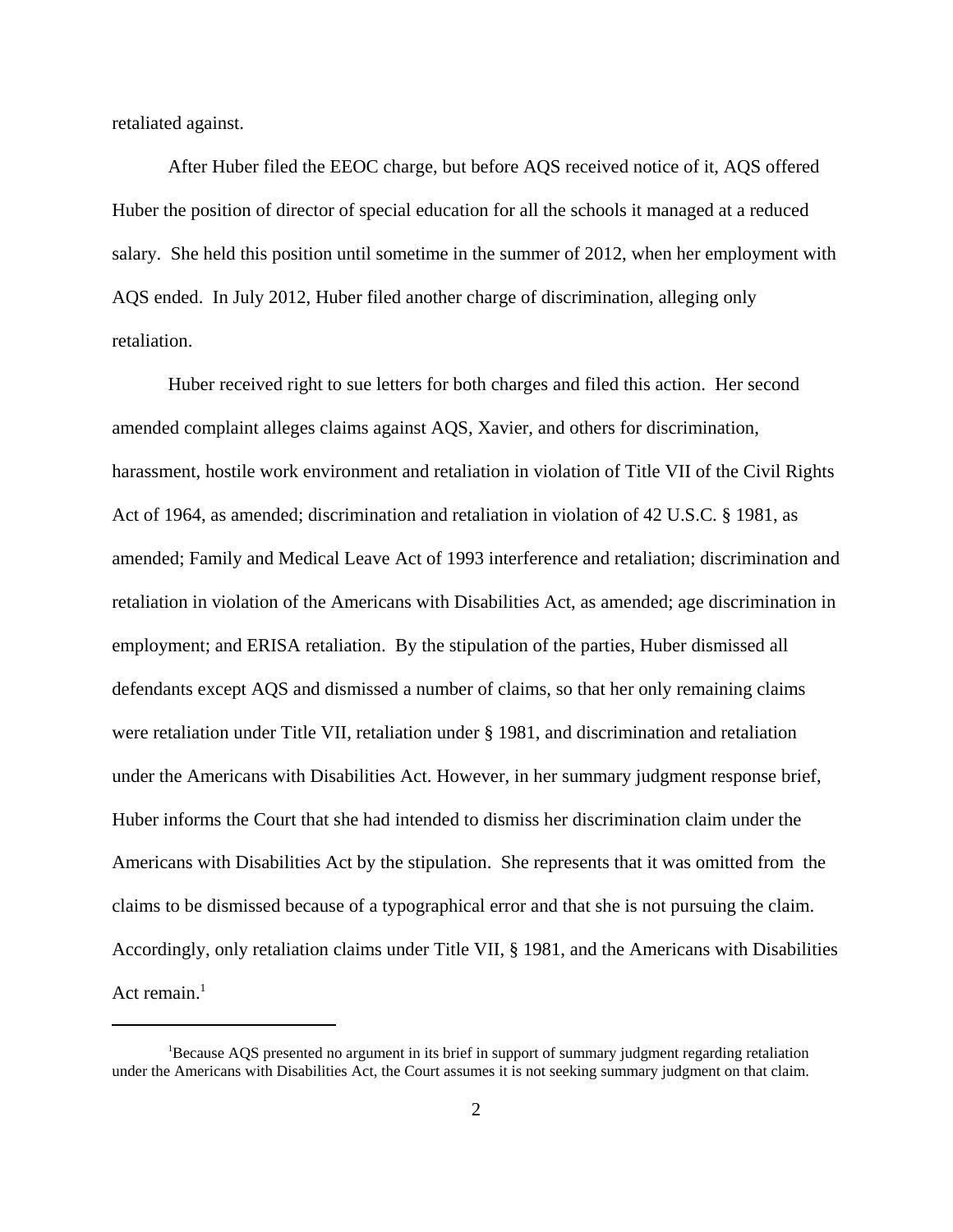## **B. Preliminary Matters**

#### **(1)** *Defendant's Motion to Strike*

AQS contends that Huber cannot maintain two of the claims advanced in her response brief because they were not presented in her EEOC charges of discrimination or alleged in her complaint. With regard to Title VII claims, a plaintiff "may pursue a claim not explicitly included in an EEOC complaint only if the allegations fall within the scope of the charges contained in the EEOC complaint." *Cheek v. Peabody Coal Co.*, 97 F.3d 200, 202 (7th Cir. 1996). This means that, at a minimum, "the EEOC charge and the complaint must describe the same conduct and implicate the same individuals." *Id.* The disputed claims must be "like or reasonably related to" those contained in the EEOC complaint. *Id.*

AQS first asks the Court to strike Huber's assertion that it retaliated against her because she refused to comply with Xavier's demand that she engage in unlawful hiring practices. Huber insists that her claim that she was a victim of retaliation because she opposed employment practices made unlawful by Title VII naturally grows out of her EEOC charge.

The Court disagrees. Although Huber checked the retaliation box on both of the EEOC charge of discrimination forms she filed, her narrative of the particulars of her claims includes no facts supporting a claim that she opposed unlawful employment practices.<sup>2</sup> Her allegation in the first charge that she had difficulty working with the Xavier school board, which she believes was because she is white while the school board members are black, contains no suggestion of conduct on her part that amounted to opposition to illegal employment practices. Her second

<sup>2</sup>Huber argues that because she checked both the race and retaliation boxes on her EEOC charge, she gave adequate notice of a claim of retaliation for opposing unlawful employment practices. But her narrative alleges only that she was retaliated against on the basis of her disability or perceived disability.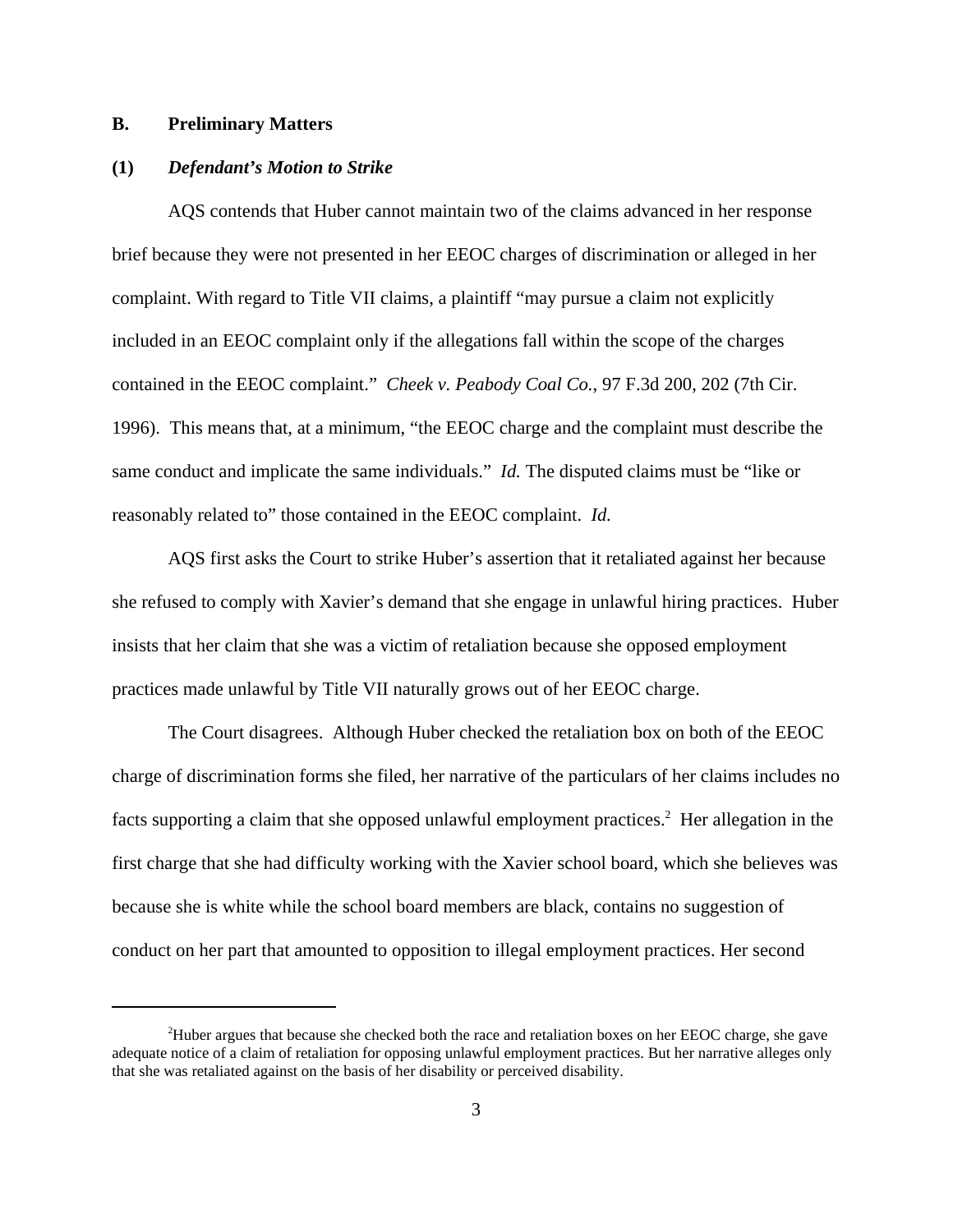charge of discrimination similarly lacks any reference to activity that could be construed as opposing illegal employment practices.<sup>3</sup> Accordingly, Huber may not pursue a Title VII claim for retaliation on the basis of her opposition to illegal employment practices because she did not include such a claim in either of her charges of discrimination.

However, as Huber points out, filing an EEOC charge is not a prerequisite to bringing a retaliation claim under § 1981. AQS argues that the amended complaint doesn't give it notice that Huber was claiming it retaliated against her for opposing illegal employment practices. The Court disagrees. She alleges in paragraph 25 of the factual background section of the amended complaint that a board member berated her because AQS was not hiring black teachers. In an affidavit incorporated into the complaint by reference she stated that at a board meeting, with Mike Bakalis and Vito Bianco (an AQS vice-president) in attendance, the board member yelled at her for ten minutes about wanting her to hire black teachers. This, coupled with her assertion in Count II of the amended complaint, dealing specifically with her § 1981 claims, that there was a causal link between AQS's employment decisions regarding Huber and her statutorily protected expressions, is enough to allow her to proceed with her theory that she was retaliated against for opposing unlawful employment practices under § 1981.

AQS further argues that Huber raises for the first time in her summary judgment response brief allegations that Xavier interfered with her ability to perform her job as director of special education for AQS. In her summary judgment response brief, Huber contends that Xavier interfered by demanding that she not be allowed on its premises and that AQS complied with the request. Read in context, this is simply an allegation of a particular retaliatory action by AQS.

<sup>&</sup>lt;sup>3</sup>In her second charge of discrimination Huber alleged that she was terminated and not considered for other positions with AQS in retaliation for having filed EEOC charges against AQS and Xavier.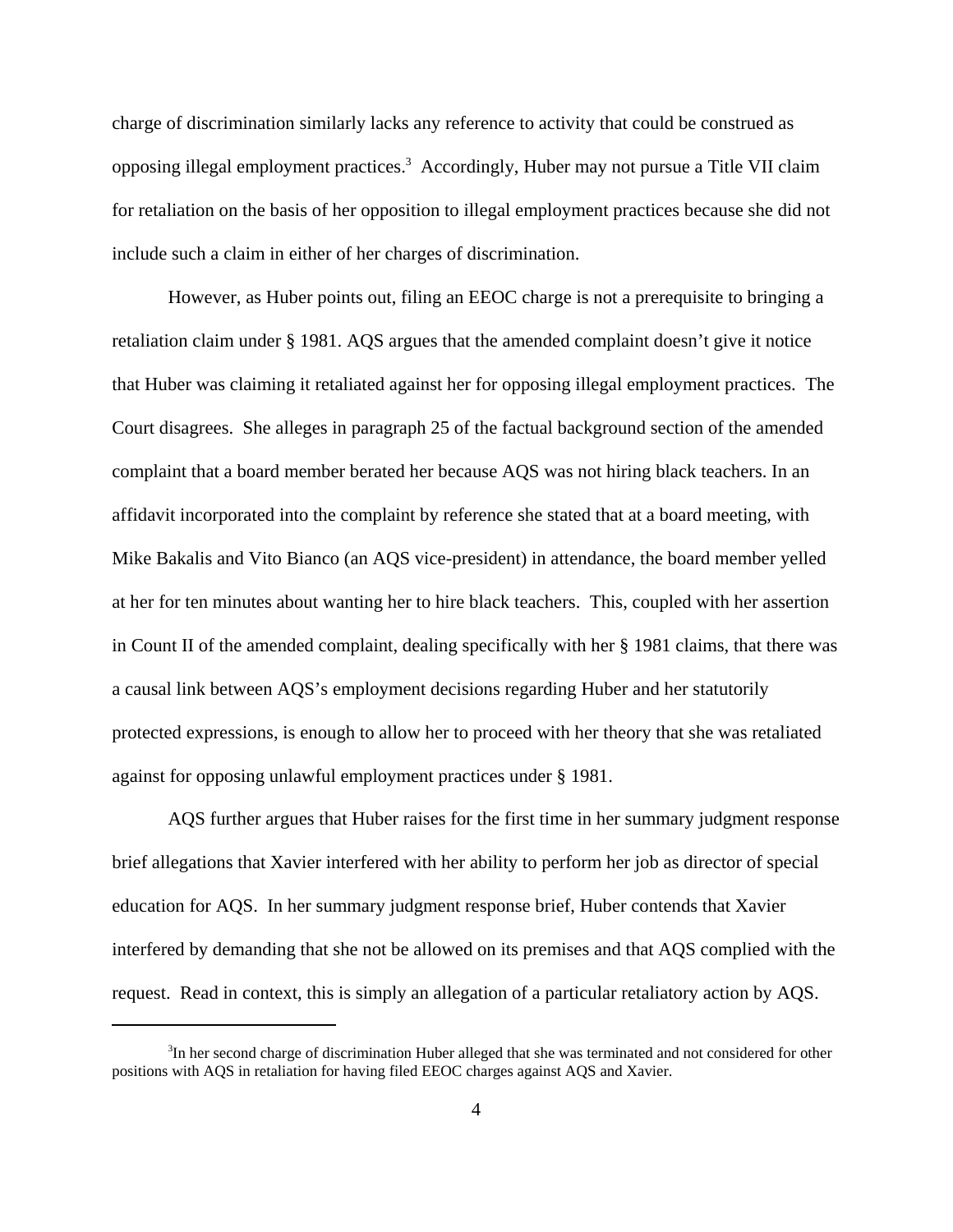The Court does not believe that an EEOC charge or a complaint must be so specific that it sets out every alleged act of retaliation. Moreover, the seeds of this allegation were planted in Huber's second EEOC charge, where she states that the Xavier school board did not want her at its school. And she explicitly alleged in paragraph 186 of her amended complaint that Xavier interfered with her ability to perform her job duties as AQS's director of special education. There is no cause to strike anything from Huber's summary judgment response brief relating to Xavier's alleged interference.

# **(2)** *Plaintiff's Motion regarding Defendant's Reply Brief*

Huber first asks the Court not to consider sections A and D of AQS's reply brief, because, she insists, they constitute arguments first raised in the reply brief, and thus have been waived. Section A makes the same argument AQS advanced in its motion to strike: that some of Huber's retaliation claims are outside the scope of her EEOC charges. The Court determined this issue in its ruling on that motion. There is no reason to strike section A of AQS's reply brief or deem the arguments waived.

In Section D of its reply brief, AQS asserts that Huber cannot establish retaliation under the indirect method of proof set out in *McDonnell Douglas Corp. v. Green*, 411 U.S. 792 (1971). According to Huber, AQS did not raise this argument in its opening brief and should therefore be precluded from doing so in its reply. But AQS did raise the issue in its opening brief by arguing that Huber has provided no evidence of any similarly situated employees not subjected to the same adverse action. AQS was not required to nominate potential comparators and then argue that they are not comparable. What's more, in her summary judgment response brief, Huber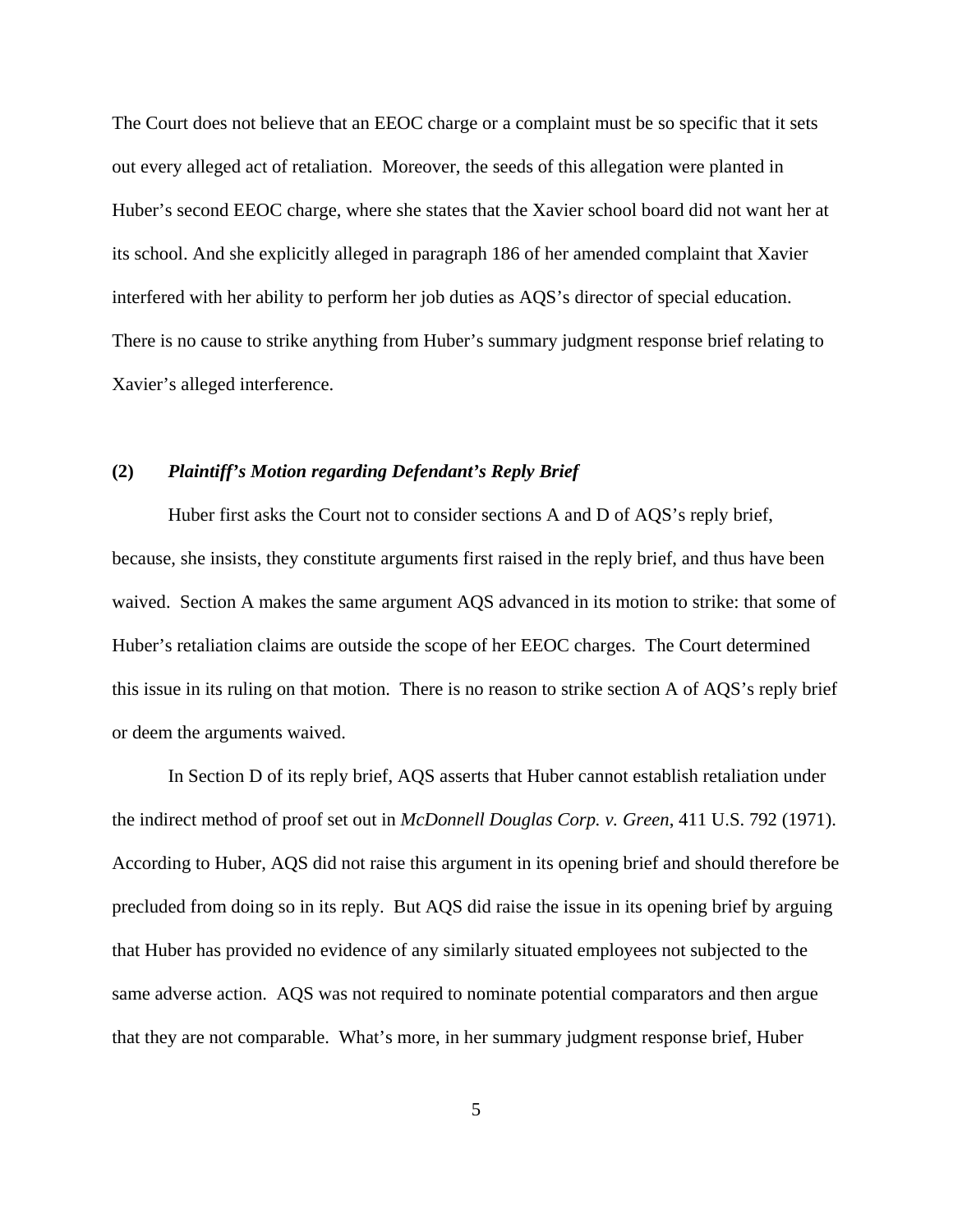proposed five AQS employees as comparators. AQS is most certainly entitled to explain in its summary judgment reply brief why these people are not comparable to her. There is nothing inappropriate in Section D and the Court will not strike it.

Huber next argues that all the exhibits AQS submitted with its summary judgment reply brief should be stricken because they raise new issues. The Court disagrees. The contested exhibits merely support proper arguments advanced in that brief.

Because the Court finds nothing improper in AQS's summary judgment reply brief, it will not permit Huber to file a surreply, the alternative relief she requests. Moreover, there is no cause to sanction AQS by awarding Huber attorney fees.

# **C. Summary Judgment Motion**

After reviewing the designated evidence and the parties' arguments, the Court is unable to conclude that AQS should prevail as a matter of law. Accordingly, its motion for summary judgment on Huber's § 1981 retaliation claim for opposing unlawful employment practices and her retaliation claims under Title VII and § 1981 for filing an EEOC charge of discrimination is denied.

### **D. Conclusion**

For the foregoing reasons, AQS's motion to strike (DE 57) is GRANTED IN PART and DENIED IN PART. Huber may not proceed on her Title VII claim regarding retaliation for opposition to unlawful employment practices. Plaintiff's motion to strike (DE 59) is DENIED. AQS's motion for summary judgment (DE 47) is DENIED. The issues remaining for trial are

6